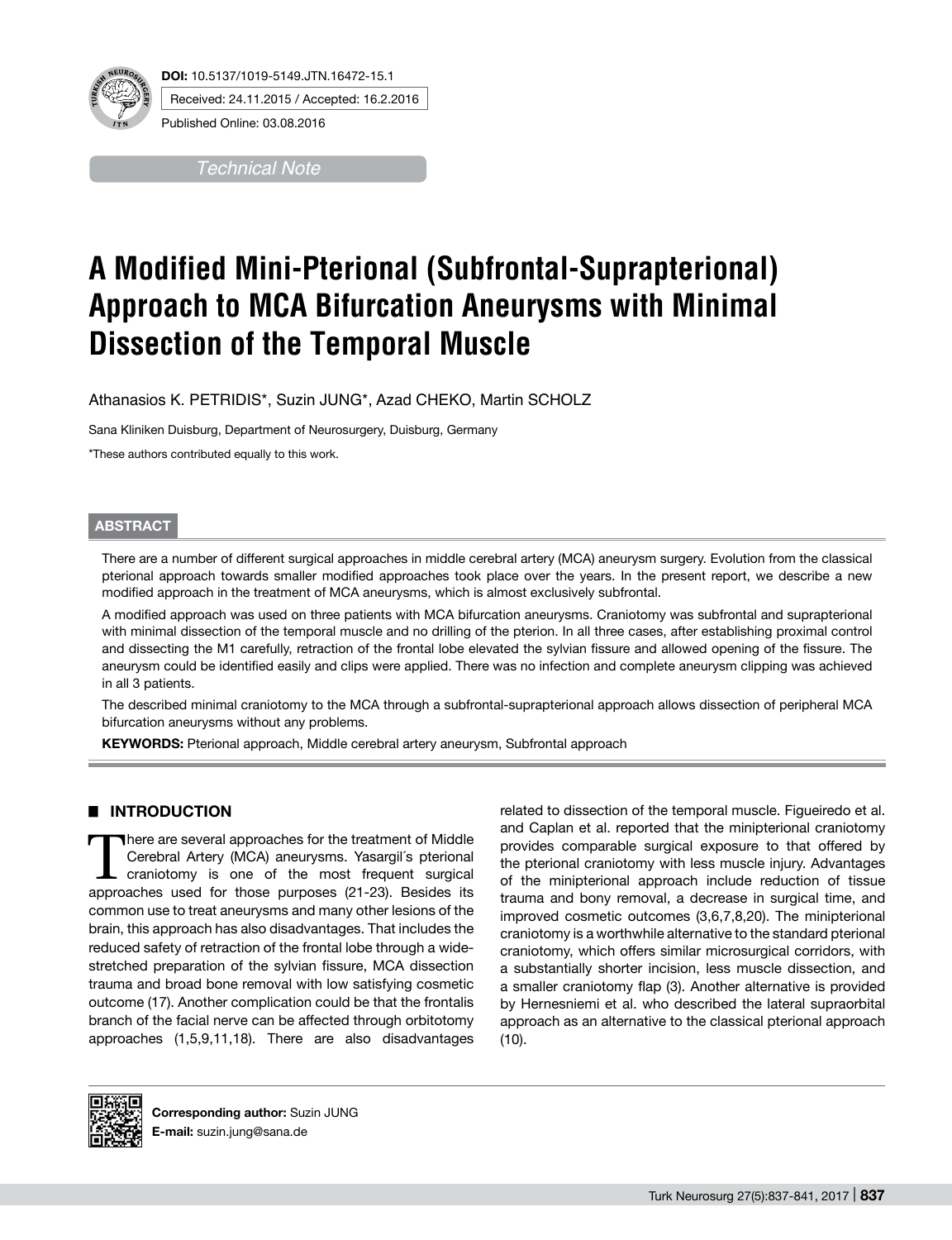In terms of the disadvantages of the standard pterional approach, we are forced to develop and improve approach techniques that are less invasive with at least the same optimal microsurgical views needed to treat unruptured MCA aneurysms. In this report, we only dissect the temporal muscle on its attachment to the superior temporal line and remove the bone flap without drilling the pterion.

## █ **SURGICAL TECHNIQUE**

We performed the reported approach in three patients with unruptured MCA bifurcation aneurysms. We describe the method in the following cases.

The patient is positioned as for the classical pterional approach (rotation of the head  $45-60^\circ$  contralateral,  $20^\circ$  reclined, body elevated 15°). Mannitol (20%, 125 ml) is administered immediately before skin cut. A 5 cm skin cut is performed as shown in Figure 1A, B; and the periosteum is dissected free. It is very important to put two sutures temporarily during surgery on the edges of the skin cuts since strong retraction of the skin could lead to tearing of the skin.

The temporal muscle is identified and only a very small part of the muscle is cut (superior) and dissected (Figure 1 C). Two

burr holes are performed and a 2.5 cm craniotomy over the pterion is performed. The pterion is not drilled (Figure 1 D-F).

We show now further microphotographs of the second case of a patient with an MCA bifurcation aneurysm (Figure 2A, B). The frontal lobe is retracted and proximal control by identification and dissection of the carotid artery is established (Figure 3 A-F). We follow the internal carotid artery to its bifurcation, as well as identifying the contralateral carotid artery. Lamina terminalis and basal cisterns are identified and the carotid cistern is opened (Figure 3 E, F). After dissecting the proximal part of the M1 and retracting the frontal lobe the sylvian fissure is identified and opened from proximal to distal (Figure 3G). The MCA could be dissected free (Figure 3H) and the aneurysm, which is in the MCA bifurcation, is easily identified, dissected and clipped (Figure 3 J, K). Clipping of the aneurysm and indocyanin-green (ICG)-angiography followed and showed normal perfusion of the proximal and distal MCA vessels. Intraoperative Doppler sonography was used as well.

#### █ **DISCUSSION**

There are many different approaches to get access to the middle cerebral artery region. The standardized pterional



**Figure 1:** The subfrontal-suprapterional approach (Patient 1). **A)** The skin incision is shown with the dotted line. **B)** After application of surgical drapes the skin is incised. **C)** The temporal muscle is only removed on its attachment to the superior temporal line (white arrows). **D)** A small craniotomy is now performed over the pterion and along the superior temporal line as its inferior border. **E)** A skin retractor provides additional exposure of the field. **F)** The dura is now exposed.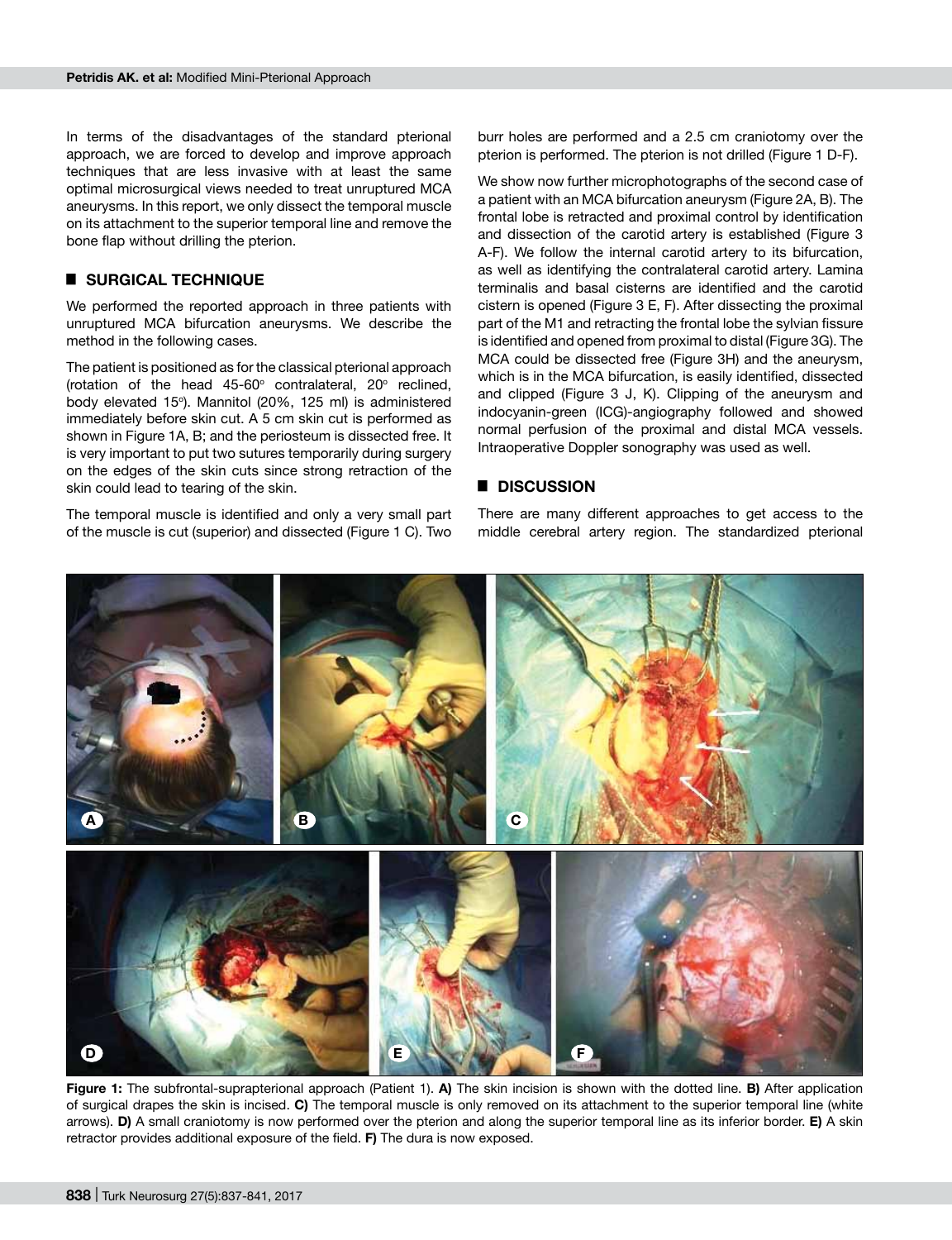

**Figure 3:** Intraoperative photographs of MCA aneurysm clipping through the subfrontal suprapterional approach. **A)** After craniotomy, the dura can be seen. The retractor is placed under the frontal lobe and the bone at this region is drilled to allow a comfortable subfrontal dissection. **B)** The dura is opened and dura stitches are applied. **C)** Retraction of the frontal lobe and identification of the optic nerve. **D)**The carotid artery is identified. **E)** Opening the carotid cistern relaxes the brain significantly through release of cerebrospinal fluid. **F)** Further dissection of the carotid allows identification of the posterior communicating artery, anterior cerebral artery and MCA. **G)** Proximal opening of the sylvian fissure. **H)** Following the MCA distally. **J)** Aneurysm dissection. **K)** Aneurysm application with 3 clips.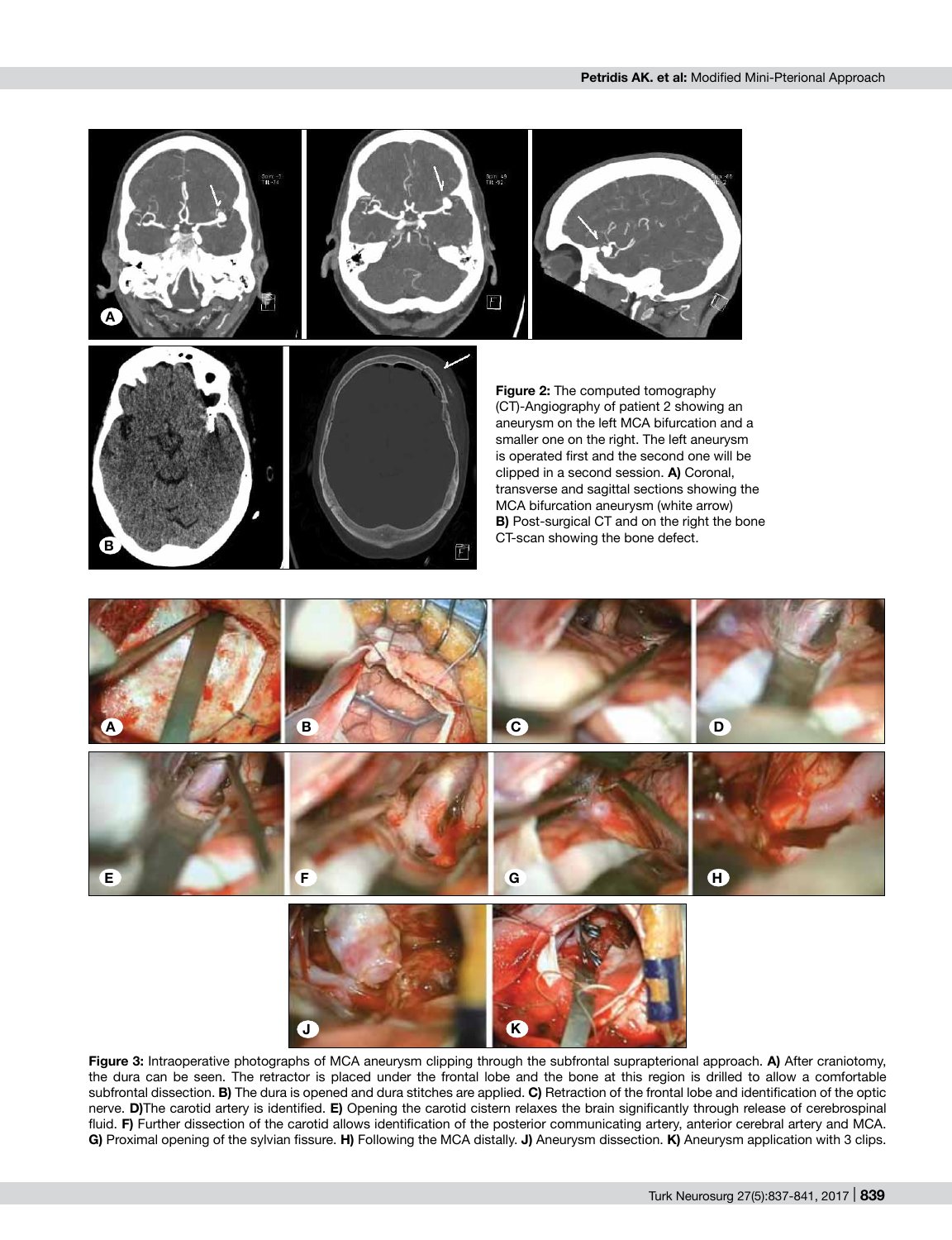approach is the most popular way to get access to the aneurysms of the medial artery circulation (21-23).

Less invasive with comparable surgical exposure to that offered by the pterional trepanation is the minipterional approach. The advantages of this approach include reduction of tissue trauma and bony removal, a decrease in surgical time, and improved cosmetic outcomes (3,6-8,20).

Brock et al. described 1978 a new approach for the elective microsurgical treatment of aneurysms of the rostral part of the circle of Willis, including those arising from the carotid siphon. This small frontolateral approach is performed through a craniotomy of 3.5 cm in diameter and provides an operation field of 1x1 cm. It is less invasive through a small and merely osteoplastic craniotomy with protection of the sylvian fissure (2).

Transorbital keyhole accesses to anterior circulation aneurysms were also described. It is a small osteotomy that provides more ventral access than the supraorbital approaches, and the complex of the anterior communicating artery can be controlled by preparation of the basal region of the interhemispheric fissure, but it requires additional effort and time (18). Especially the frontalis branch of the facial nerve can be affected through this approaches' techniques (1,5,9,11,18).

Hernesniemi et al. describe another modified approach as a lateral supraorbital approach. This approach is subfrontal anterior and is less invasive as well as fast because of a smaller bone flap, but it is limited for temporal exposure, particularly giant MCA aneurysms and lower positioned basilar tip artery aneurysms, as well as for MCA aneurysms with a large temporo-parietal intracerebral hematoma (10).

Another "minimally invasive" approach to the anterior communicating artery region is called the "modified unilateral subfrontal" approach. It provides bilateral view of bilateral structures, minimized temporal lobe exposure and sylvian fissure dissection, easier access to the interhemispheric fissure and better visualization of superiorly projecting aneurysms and quick access to both A1 vessels when there is no arterial side dominance (17).

In time of quick advance of microsurgical cerebrovascular techniques, neurosurgical approaches have become less invasive. Therefore, keyhole craniotomies have become more popular. They are alternative approaches with minimal invasive surgery towards cerebral aneurysms, which dramatically minimize iatrogenic trauma to normal tissues, and still enable complete obliteration of aneurysms (1,4,14-16,19). Such approaches are the supraorbital keyhole craniotomies (SOKC) and the mini-pterional keyhole craniotomies (MPKC) to name the most commonly used keyhole approaches. Studies of Kang et al. show that the MPKC offers a larger surgical exposure than the SOKC with similar length of skin incision. It supports a direct sylvian approach. An MCA aneurysm is the best candidate for the MPKC. The MPKC provides a wide surgical window and the shortest distance to reach the target. It exposes both the frontal and temporal lobes, and there exists sufficient space for utilization of brain retractors in cases of difficult sylvian dissection. It can be used when treating posteriorly directed internal carotid artery (ICA) terminal aneurysms. The surgical field can be additionally enlarged by proximal sylvian dissection. Kang et al. showed there are superior working angles and depths with the MPKC then the SOKC (12).

The SOKC approach offers a more anteromedial and basal view. The main limitation of this approach is, as described in other studies, the treatment of MCA aneurysms (13,14,16). The trajectory line from the craniotomy window toward the MCA bifurcation is far laterally deviated, and it becomes even worse if the M1 segment is too long. This distorted surgical view is responsible for the narrow working angle. The best indications for this approach are anterior communicating artery aneurysms and laterally directing ICA terminal aneurysms (12).

On the other hand, we were surprised to see how far laterally the MCA can be reached by the minimal approach used in our report. There are cosmetic advantages, since we left the temporal muscle completely intact with exception of a small dissection on its superior border.

Without further mobilization of the muscle, the 2-3 cm (diameter) craniotomy was performed without the need of drilling the pterion that shows also postoperatively a cosmetically superior outcome. There was even enough space to use retractors. The retractor (subfrontal) elevated the sylvian fissure and allowed us to dissect the MCA and the aneurysm. Of course, more peripheral aneurysms, like M3 MCA aneurysms, cannot be approached by the reported technique.

### █ **CONCLUSION**

We recommend the modified minipterional (subfrontalsuprapterional) approach to the MCA bifurcation to treat MCA aneurysms with a size up to 7 mm. Because of minimal dissection of the temporal muscle and no drilling of the pterion, postoperative cosmetic outcomes are improved, compared to pterional craniotomies. Through this approach, there is a limited view for peripheral aneurysms like M3 MCA aneurysms.

#### █ **REFERENCES**

- 1. Andaluz N, Romano A, Reddy LV, Zuccarello M: Eyelid approach to the anterior cranial base. J Neurosurg 109: 341- 346, 2008
- 2. Brock M, Dietz H: The small frontolateral approach for the microsurgical treatment of intracranial aneurysms. Neurochirurgia (Stuttg) 21: 185-191, 1978
- 3. Caplan JM, Papadimitriou K, Yang W, Colby GP, Coon AL, Olivi A, Tamargo RJ, Huang J: The minipterional craniotomy for anterior circulation aneurysms: initial experience with 72 patients. Neurosurgery 10 Suppl 2: 200-206, 2014
- 4. Chalouhi N, Jabbour P, Ibrahim I, Starke RM, Younes P, El Hage G, Samaha E: Surgical treatment of ruptured anterior circulation aneurysms: Comparison of pterional and supraorbital keyhole approaches. Neurosurgery 72: 437-441; discussion 441-442, 2013